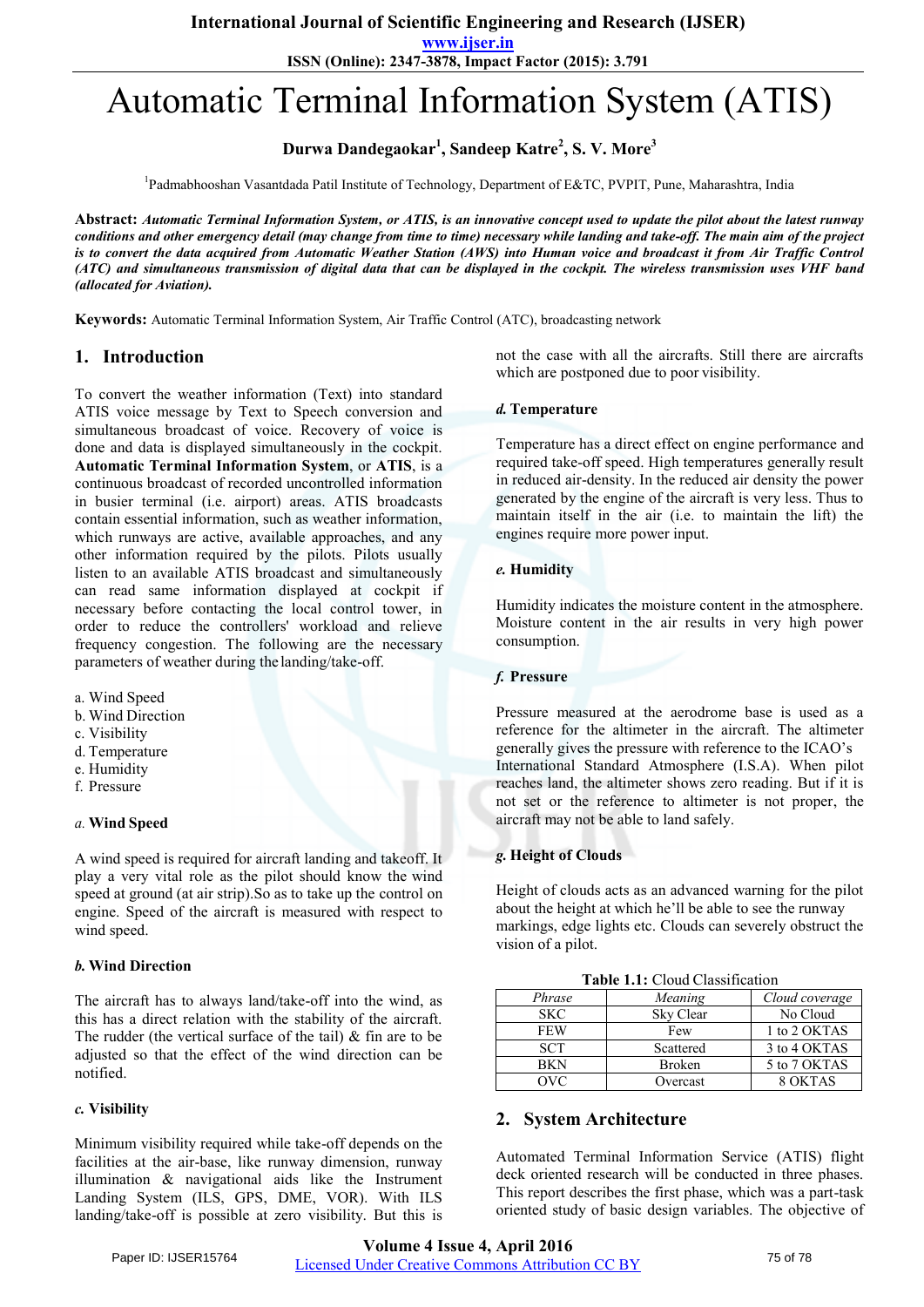# **International Journal of Scientific Engineering and Research (IJSER) www.ijser.in**

**ISSN (Online): 2347-3878, Impact Factor (2015): 3.791** 

**4. Flow Chart** 

this research effort was to have airline pilots formally comment on human factors issues pertinent to the flight deck display of ATIS information. Preliminary design data can then be provided to workstation system designers for their use in the initial maintenance update by Aeronautical Radio, Inc. (ARINC). Phase II will be the field studies at Airport. Phase III will consist of evaluation in the Federal Aviation Administration (FAA) Technical Center's Reconfigurable Cockpit Simulator (RCS) mockup, and high fidelity simulators, in an operational evaluationtypesetting.



**Figure 2.1:** ATIS control

**a. Automatic Weather Station (AWS):** An Automatic Weather Station (AWS) is defined as a station at which instruments make measurement and either transmits or record observations automatically the conversion to code form. The different weather parameters to be broadcast using ATIS are measured and monitored here. The monitoring is done on a continuous uninterrupted basis. The coded values are sent to the ATC.

## **b. ATC & Computer:**

Here the weather parameters obtained from AWS are stored in computer. It is placed where the data available is converted into voice message using text to speech conversion software and digital values are also transmitted in RS232 format for display purpose at the receiver. The voice message is given to the transmitter- FM aviation band radio as a modulating signal input. The computer also sends control signals for transmitting radio for on/off purpose and maintains synchronization between PC & receiver.

## **3. Application's**

- The ATIS is the systems which can be used along with Airport Metrological Observatory Systems (AMOS) as well as Instrumental Landing System (ILS), where the Runway Visibility Range (RVR) is almost zero.
- This system is also efficient for Automatic Railway Announcement System where the system keeps the Station Master aware of incoming Train.





**Figure 1:** LCD Display of receiver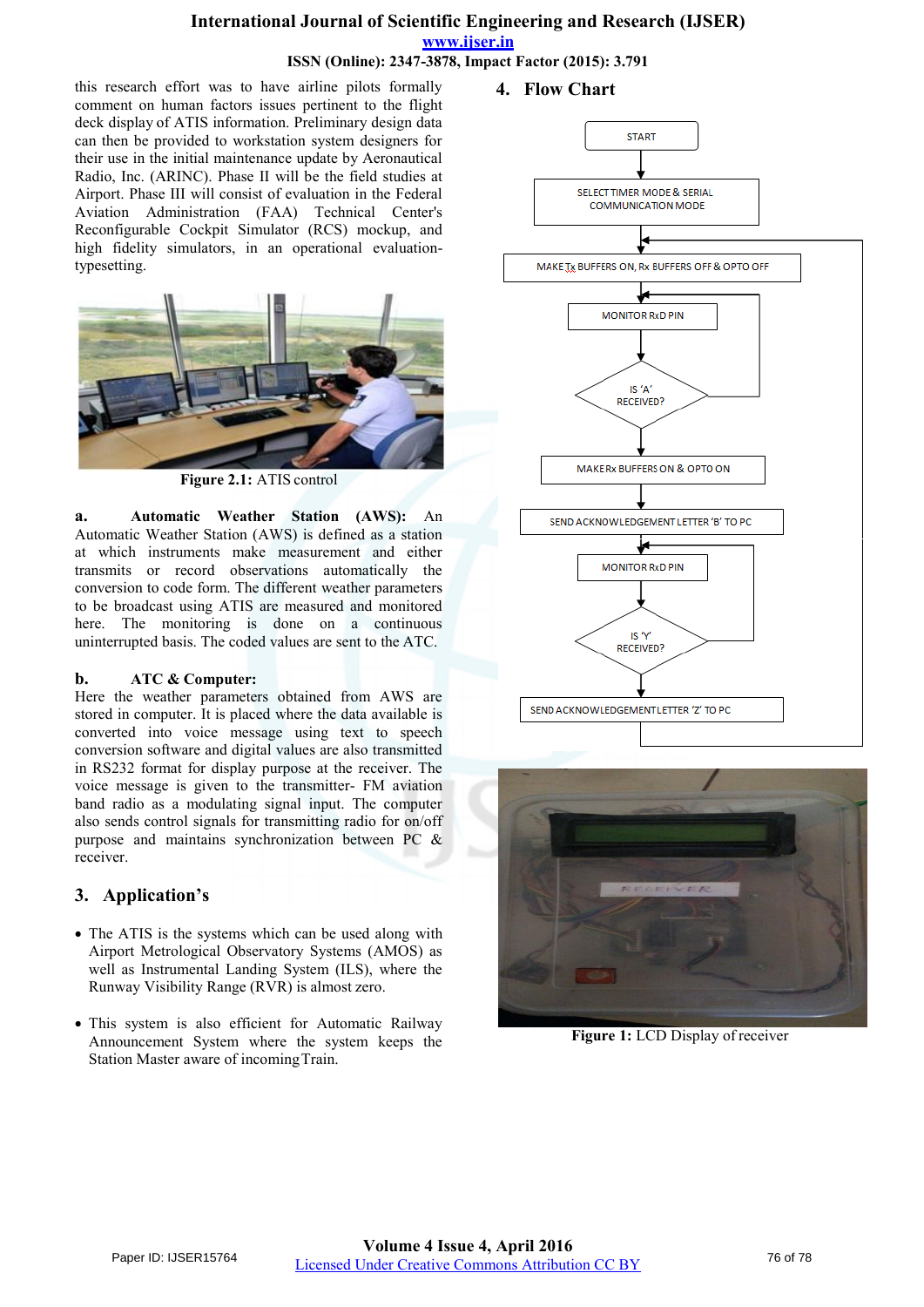# **International Journal of Scientific Engineering and Research (IJSER) www.ijser.in**





**Figure 2:** Text to speech software Application

## **5. Results**

Here In this project, we entered the text, (Fig.2) where this Text is converted to speech. So this signals are transmitted through the transmitter circuit Fig.3.receiver. At the receiver end there is one receiver circuit so this transmitted signals are received by receiver circuit (Fig.4) and text is converted to speech and displayed on LCD Screen as shown in (Fig.1) as shown below.



**Figure 3:** Transmitter circuit kit



**Figure 4:** Receiver Circuit kit

## **6. Conclusion**

- 1.Wind speed
- 2.Wind direction
- 3. Visibility
- 4.Temperature
- 5. Air Pressure
- 6. Humidity

Are successfully displayed on LCD at the receiver section. The text value which is to be converted into speech by using Visual Basic are successfully received.

## **7. Future Scope**



**Figure 5:** Automatic Railway Announcement System

The status of the train is conveyed to the station master by the nearest observatory. The data is entered by the data entry operator/ Station Master by entering Train number, Arrival/ departure time and status of the train in the screen format. This particular information is converted into synthesized voice (Text to Voice conversion) with the help of simple VB application program.

## **References**

- [1] AASANA (Administración de Aeropuertos y Servicios Auxiliares a la Navegación Aérea). (2012a). Anuario del Servicio de Tránsito Aéreo (ATS). Bolivia
- [2] VATSUR (Simulación Virtual de Tráfico Aéreo Sud América). (2010). Estándares Globales para el Control de Tráfico Aéreo. EE.UU:
- [3] Universidad de Madrid (2012). Estadística básica. Red Iberoamericana de Colaboración Universitaria, 23
- [4] Quintana A. (2011). Manual de fraseología Pilotos/Controladores. Bolivia: INAC (Instituto Nacional de Aviación Civil).
- [5] AASANA CNS (Comunicación Navegación y Vigilancia). (2010). Plan de Acción para las Mejoras de los Sistemas de Comunicación. Bolivia
- [6] Cejudo P. (2010). Gestión Aeronáutica y Aeroportuaria. España: Universidad San Pablo (CEU)
- [7] Chávez Rimort, (2013). Control de Tráfico Aéreo, Bolivia: INAC (Instituto Nacional de Aviación Civil).
- [8] DGAC (Dirección General de Aeronáutica Civil), (2011a) ATM/01/03 (Manual de Procedimientos para los Servicios de Tránsito Aéreo, V.01, Apéndice 03).
- [9] DGAC (Dirección General de Aeronáutica Civil), (2011b) DOC. 4444 (Gestión del Tránsito Aéreo).